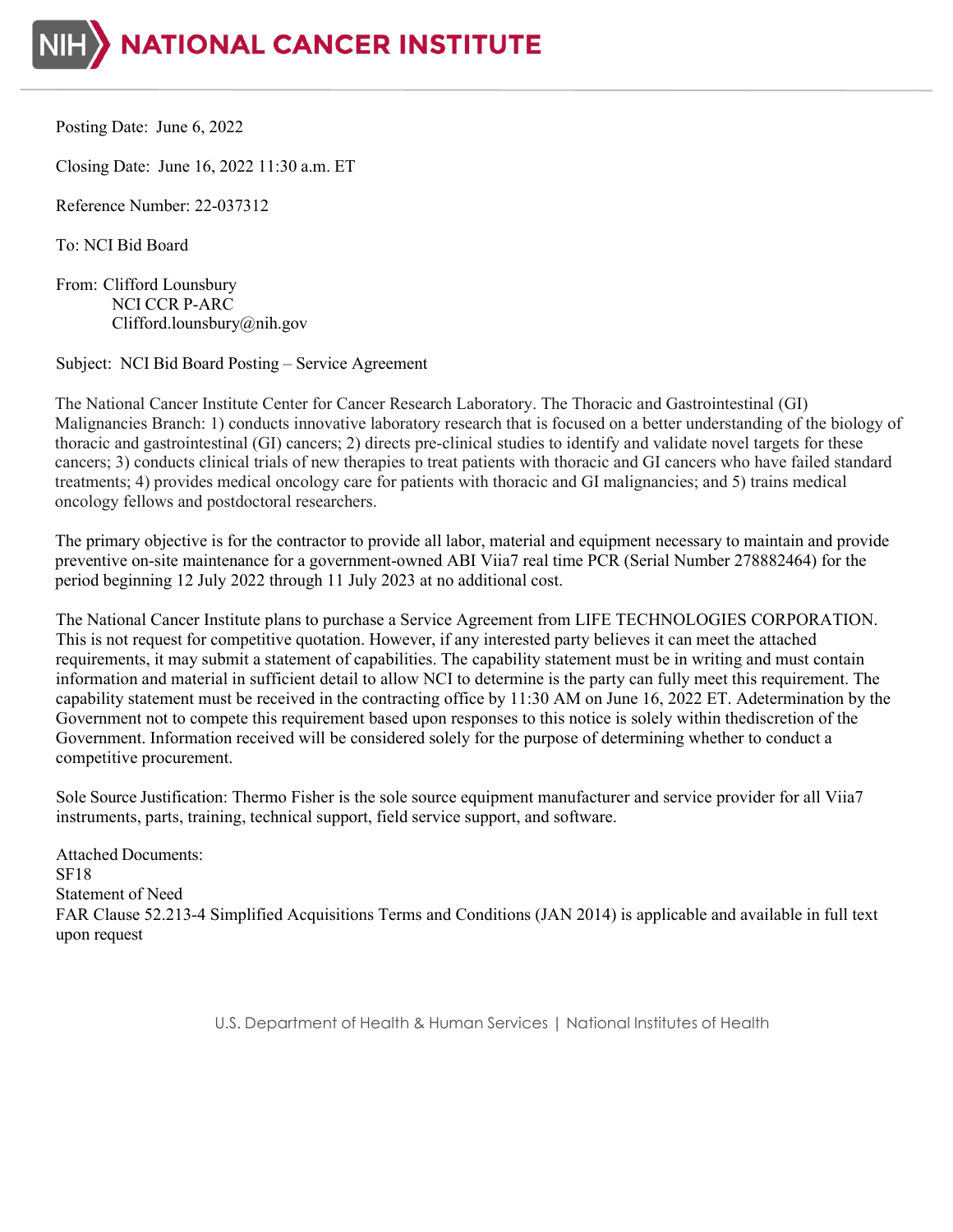| <b>REQUEST FOR QUOTATION</b><br>(THIS IS NOT AN ORDER)                                                     |                                                                                                                                                                                                                          |                                           |                                                                      | PAGE<br>OF<br>IS NOT A SMALL BUSINESS SET-ASIDE<br>THIS RFQ<br>IS<br>IXI |             |                                                                                                                                                                                                                                                                                                                                                                                                                                                                                                                                                             |                                             |                         | <b>PAGES</b>                   |                                |                |  |
|------------------------------------------------------------------------------------------------------------|--------------------------------------------------------------------------------------------------------------------------------------------------------------------------------------------------------------------------|-------------------------------------------|----------------------------------------------------------------------|--------------------------------------------------------------------------|-------------|-------------------------------------------------------------------------------------------------------------------------------------------------------------------------------------------------------------------------------------------------------------------------------------------------------------------------------------------------------------------------------------------------------------------------------------------------------------------------------------------------------------------------------------------------------------|---------------------------------------------|-------------------------|--------------------------------|--------------------------------|----------------|--|
| 1. REQUEST NUMBER<br>2. DATE ISSUED<br>06/06/22<br>22-037312                                               |                                                                                                                                                                                                                          |                                           | 3. REQUISITION/PURCHASE REQUEST NUMBER 4. CERT. FOR NAT. DEF.<br>TBD |                                                                          |             | UNDER BDSA REG. 2                                                                                                                                                                                                                                                                                                                                                                                                                                                                                                                                           |                                             |                         | <b>RATING</b>                  |                                |                |  |
| 5a. ISSUED BY                                                                                              |                                                                                                                                                                                                                          |                                           |                                                                      |                                                                          |             |                                                                                                                                                                                                                                                                                                                                                                                                                                                                                                                                                             | AND/OR DMS REG. 1<br>6. DELIVER BY (Date)   |                         |                                |                                |                |  |
| <b>NCI CCR PURCHASING ARC</b>                                                                              |                                                                                                                                                                                                                          |                                           |                                                                      |                                                                          |             |                                                                                                                                                                                                                                                                                                                                                                                                                                                                                                                                                             |                                             |                         |                                |                                |                |  |
| 5b. FOR INFORMATION CALL (NO COLLECT CALLS)                                                                |                                                                                                                                                                                                                          |                                           |                                                                      |                                                                          |             | 7. DELIVERY                                                                                                                                                                                                                                                                                                                                                                                                                                                                                                                                                 |                                             |                         |                                | <b>OTHER</b>                   |                |  |
| <b>NAME</b>                                                                                                |                                                                                                                                                                                                                          |                                           |                                                                      |                                                                          |             | TELEPHONE NUMBER                                                                                                                                                                                                                                                                                                                                                                                                                                                                                                                                            | $\overline{\bm{\times}}$<br>FOB DESTINATION |                         |                                |                                | (See Schedule) |  |
| AREA CODE                                                                                                  |                                                                                                                                                                                                                          |                                           |                                                                      |                                                                          | NUMBER      |                                                                                                                                                                                                                                                                                                                                                                                                                                                                                                                                                             | 9. DESTINATION                              |                         |                                |                                |                |  |
| <b>Clifford Lounsbury</b><br>301                                                                           |                                                                                                                                                                                                                          |                                           |                                                                      |                                                                          |             | 480-8827                                                                                                                                                                                                                                                                                                                                                                                                                                                                                                                                                    | a. NAME OF CONSIGNEE                        |                         |                                |                                |                |  |
| 8. TO:                                                                                                     |                                                                                                                                                                                                                          |                                           |                                                                      |                                                                          |             | Constance Cultraro (240) 858-3555<br><b>b. STREET ADDRESS</b>                                                                                                                                                                                                                                                                                                                                                                                                                                                                                               |                                             |                         |                                |                                |                |  |
| b. COMPANY<br>a. NAME                                                                                      |                                                                                                                                                                                                                          |                                           |                                                                      |                                                                          |             | 10 Center Dr. Rm. 12C207                                                                                                                                                                                                                                                                                                                                                                                                                                                                                                                                    |                                             |                         |                                |                                |                |  |
| c. STREET ADDRESS                                                                                          |                                                                                                                                                                                                                          |                                           |                                                                      |                                                                          |             |                                                                                                                                                                                                                                                                                                                                                                                                                                                                                                                                                             | c. CITY                                     |                         |                                |                                |                |  |
| 11400 Rockville pike                                                                                       |                                                                                                                                                                                                                          |                                           |                                                                      |                                                                          |             |                                                                                                                                                                                                                                                                                                                                                                                                                                                                                                                                                             | <b>Bethesda</b>                             |                         |                                |                                |                |  |
| d. CITY                                                                                                    |                                                                                                                                                                                                                          |                                           |                                                                      | e. STATE                                                                 | f. ZIP CODE |                                                                                                                                                                                                                                                                                                                                                                                                                                                                                                                                                             |                                             | d. STATE<br>e. ZIP CODE |                                |                                |                |  |
| Rockville                                                                                                  |                                                                                                                                                                                                                          |                                           |                                                                      | <b>MD</b>                                                                |             | 20892                                                                                                                                                                                                                                                                                                                                                                                                                                                                                                                                                       | MD<br>20892                                 |                         |                                |                                |                |  |
|                                                                                                            | <b>ISSUING OFFICE IN BLOCK 5a ON OR</b><br>BEFORE CLOSE OF BUSINESS (Date)                                                                                                                                               |                                           |                                                                      | Quotation must be completed by the quoter.                               |             | 10. PLEASE FURNISH QUOTATIONS TO THE IMPORTANT: This is a request for information and quotations furnished are not offers. If you are unable to quote, please<br>so indicate on this form and return it to the address in Block 5a. This request does not commit the Government to pay any<br>costs incurred in the preparation of the submission of this quotation or to contract for supplies or service. Supplies are of<br>domestic origin unless otherwise indicated by quoter. Any representations and/or certifications attached to this Request for |                                             |                         |                                |                                |                |  |
|                                                                                                            |                                                                                                                                                                                                                          |                                           |                                                                      |                                                                          |             | 11. SCHEDULE (Include applicable Federal, State and local taxes)<br><b>AMOUNT</b>                                                                                                                                                                                                                                                                                                                                                                                                                                                                           |                                             |                         |                                |                                |                |  |
| <b>ITEM NUMBER</b><br>(a)                                                                                  |                                                                                                                                                                                                                          |                                           | SUPPLIES/SERVICES<br>(b)                                             |                                                                          |             | QUANTITY<br>(c)                                                                                                                                                                                                                                                                                                                                                                                                                                                                                                                                             | UNIT<br>(d)                                 |                         | <b>UNIT PRICE</b><br>(e)       |                                | (f)            |  |
|                                                                                                            |                                                                                                                                                                                                                          |                                           |                                                                      |                                                                          |             |                                                                                                                                                                                                                                                                                                                                                                                                                                                                                                                                                             |                                             |                         |                                |                                |                |  |
| AB Assurance 2PM, ViiA 7,                                                                                  |                                                                                                                                                                                                                          |                                           |                                                                      |                                                                          |             |                                                                                                                                                                                                                                                                                                                                                                                                                                                                                                                                                             |                                             |                         |                                |                                |                |  |
|                                                                                                            | Serial #(278882464) POP 7/12/22 - 7/11/23                                                                                                                                                                                |                                           |                                                                      |                                                                          |             | 12                                                                                                                                                                                                                                                                                                                                                                                                                                                                                                                                                          | ea                                          |                         |                                |                                | \$0.00         |  |
|                                                                                                            | Addl Block with PM, ViiA 7                                                                                                                                                                                               |                                           |                                                                      |                                                                          |             |                                                                                                                                                                                                                                                                                                                                                                                                                                                                                                                                                             |                                             |                         |                                |                                |                |  |
|                                                                                                            |                                                                                                                                                                                                                          | Serial #(278882464) POP 7/12/22 - 7/11/23 |                                                                      |                                                                          |             |                                                                                                                                                                                                                                                                                                                                                                                                                                                                                                                                                             | 12<br>ea                                    |                         |                                |                                | \$0.00         |  |
|                                                                                                            | Addl Block with PM, ViiA 7                                                                                                                                                                                               |                                           |                                                                      |                                                                          |             |                                                                                                                                                                                                                                                                                                                                                                                                                                                                                                                                                             |                                             |                         |                                |                                |                |  |
| Serial #(278882464)                                                                                        |                                                                                                                                                                                                                          |                                           |                                                                      |                                                                          |             | 12                                                                                                                                                                                                                                                                                                                                                                                                                                                                                                                                                          | ea                                          |                         |                                |                                | \$0.00         |  |
| <b>Biannual PM INCLUDES ONE ADDITIONAL</b>                                                                 |                                                                                                                                                                                                                          |                                           |                                                                      |                                                                          |             |                                                                                                                                                                                                                                                                                                                                                                                                                                                                                                                                                             |                                             |                         |                                |                                |                |  |
| <b>BLOCK</b>                                                                                               |                                                                                                                                                                                                                          |                                           |                                                                      |                                                                          |             |                                                                                                                                                                                                                                                                                                                                                                                                                                                                                                                                                             |                                             |                         |                                |                                |                |  |
|                                                                                                            | Notice of Intent: If submitting a capability statement,<br>please e-mail only 1 copy of the technical<br>capability statement to Clifford Lounsbury<br>Clifford.Lounsbury@nih.gov<br>@<br>See attached statement of work |                                           |                                                                      |                                                                          |             |                                                                                                                                                                                                                                                                                                                                                                                                                                                                                                                                                             |                                             |                         |                                |                                |                |  |
|                                                                                                            | This will be awarded as a Firm-Fixed Price Contract                                                                                                                                                                      |                                           |                                                                      |                                                                          |             |                                                                                                                                                                                                                                                                                                                                                                                                                                                                                                                                                             |                                             |                         |                                |                                |                |  |
|                                                                                                            |                                                                                                                                                                                                                          |                                           |                                                                      |                                                                          |             |                                                                                                                                                                                                                                                                                                                                                                                                                                                                                                                                                             |                                             |                         |                                |                                |                |  |
| a. 10 CALENDAR DAYS (%) b. 20 CALENDAR DAYS (%) c. 30 CALENDAR DAYS (%)<br>12. DISCOUNT FOR PROMPT PAYMENT |                                                                                                                                                                                                                          |                                           |                                                                      |                                                                          |             |                                                                                                                                                                                                                                                                                                                                                                                                                                                                                                                                                             |                                             |                         | <b>NUMBER</b>                  | d. CALENDAR DAYS<br>PERCENTAGE |                |  |
|                                                                                                            |                                                                                                                                                                                                                          |                                           |                                                                      |                                                                          |             |                                                                                                                                                                                                                                                                                                                                                                                                                                                                                                                                                             |                                             |                         |                                |                                |                |  |
| NOTE: Additional provisions and representations<br>are<br>13. NAME AND ADDRESS OF QUOTER                   |                                                                                                                                                                                                                          |                                           |                                                                      |                                                                          |             | are not attached.<br>14. SIGNATURE OF PERSON AUTHORIZED TO                                                                                                                                                                                                                                                                                                                                                                                                                                                                                                  |                                             |                         |                                | 15. DATE OF QUOTATION          |                |  |
| a. NAME OF QUOTER                                                                                          |                                                                                                                                                                                                                          |                                           |                                                                      |                                                                          |             | <b>SIGN QUOTATION</b>                                                                                                                                                                                                                                                                                                                                                                                                                                                                                                                                       |                                             |                         |                                |                                |                |  |
| b. STREET ADDRESS                                                                                          |                                                                                                                                                                                                                          |                                           |                                                                      |                                                                          |             |                                                                                                                                                                                                                                                                                                                                                                                                                                                                                                                                                             |                                             |                         | 16. SIGNER                     |                                |                |  |
|                                                                                                            |                                                                                                                                                                                                                          |                                           |                                                                      |                                                                          |             | a. NAME (Type or print)                                                                                                                                                                                                                                                                                                                                                                                                                                                                                                                                     |                                             |                         | b. TELEPHONE                   |                                |                |  |
| c. COUNTY                                                                                                  |                                                                                                                                                                                                                          |                                           |                                                                      |                                                                          |             |                                                                                                                                                                                                                                                                                                                                                                                                                                                                                                                                                             |                                             |                         |                                | AREA CODE                      |                |  |
| e. STATE   f. ZIP CODE<br>d. CITY                                                                          |                                                                                                                                                                                                                          |                                           |                                                                      |                                                                          |             | c. TITLE (Type or print)<br><b>NUMBER</b>                                                                                                                                                                                                                                                                                                                                                                                                                                                                                                                   |                                             |                         |                                |                                |                |  |
|                                                                                                            | AUTHORIZED FOR LOCAL REPRODUCTION                                                                                                                                                                                        |                                           |                                                                      |                                                                          |             |                                                                                                                                                                                                                                                                                                                                                                                                                                                                                                                                                             |                                             |                         | STANDARD FORM 18 (REV. 6/1995) |                                |                |  |

| AU I HUNIZED FUN LUCAL NEFNODU |  |
|--------------------------------|--|
| Previous edition not usable    |  |

#### **STANDARD FORM 18 (REV. 6/1995)**

Prescribed by GSA-FAR (48 CFR) 53.215-1(a)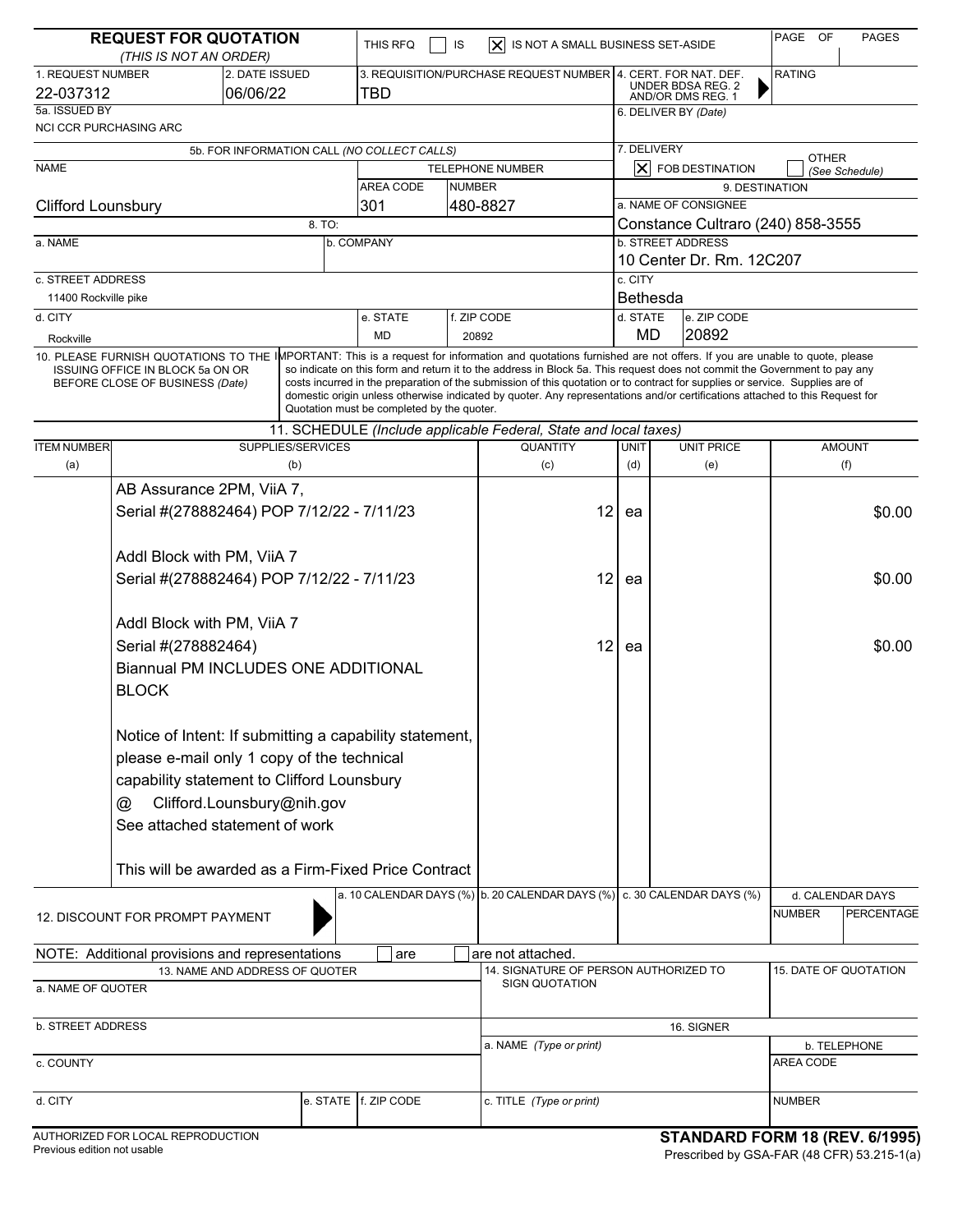# **1.0 SCOPE**

The Contractor shall provide all labor, material and equipment necessary to maintain and provide preventive maintenance for the **ViiA 7** (Applied biosystems/Thermo/Fisher). This instrument will be used for quantitative real-time PCR analysis of gene expression, copy number, and mutation detection of samples from patients enrolled in clinical protocols and basic research projects conducted by members of the Thoracic and GI Malignancies Branch. All maintenance services shall be performed on-site in accordance with the manufacturer's standard commercial maintenance practices.

# **2.0 TYPE OF ORDER**

This is a firm fixed-price purchase order.

# **3.0 SPECIAL ORDER REQUIREMENTS**

## 3.1 PREVENTIVE MAINTENANCE

The Contractor shall perform 2 planned preventive maintenance services during the contract period. Technically qualified factory-trained personnel shall perform service. Service shall consist of a thorough cleaning, calibration, adjusting, inspection, and testing of all equipment in accordance with the manufacturer's latest established service procedures. All equipment shall be operationally tested through at least one (1) complete operating cycle at the end of the preventive maintenance inspection to assure optimum and efficient performance.

# 3.2 EMERGENCY SERVICE

On-site, emergency repair service visit shall be provided during the term of this contract at no additional cost to the government. Emergency service shall be provided during normal working hours, Monday through Friday excluding Federal Holidays. Upon receipt of notice that any part of the equipment is not functioning properly the Contractor shall within provide a one (1) hour initial response with a four (4) hour on-site response a qualified factory-trained service representative to inspect the equipment and perform all repairs and adjustments necessary to restore the equipment to normal and efficient operating condition. Emergency service calls shall not replace the necessity for planned preventative maintenance. All labor and travel will be included.

# 3.3 REPLACEMENT PARTS

The Contractor shall furnish all required replacement parts at no additional cost to the Government, with the exception of consumables. Parts shall be new to original equipment specifications. Parts will be delivered the earliest next day.

### 3.4 SOFTWARE UPDATES/SERVICE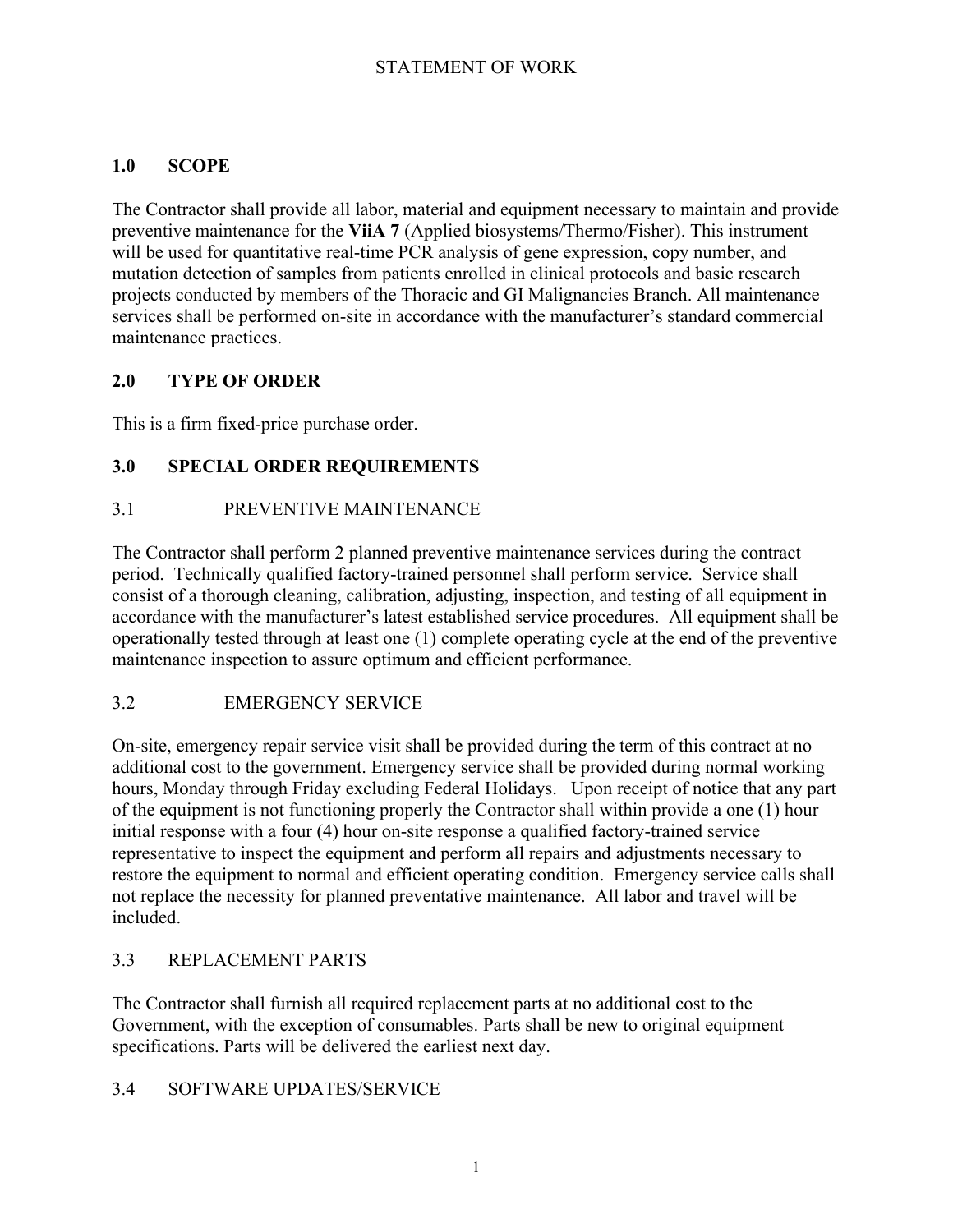The Contractor shall provide Software Service and updates in accordance with the manufacturer's latest established service procedures, to include telephone access to technical support for use of program software and trouble shooting of the operating systems, at no additional cost to the Government. The contractor shall receive advance approval for the installation of all software updates and revisions from the Government. Defective software shall be replaced at no additional cost to the government.

The Contractor shall provide unlimited clinical technical telephone support (24hrs/day, 7 days/week) for trouble-shooting for the instrument and clinical application support (M-F 8am-9pm), excluding Federal holidays.

### 3.5 SERVICE EXCLUSIONS

The Contractor shall not be responsible for any repairs necessitated by abuse, neglect, vandalism, Acts of God, fire or water. These repairs shall be the subject of a separate purchase order and shall not be performed under this contract.

#### 3.6 PERIOD OF PERFORMANCE

The base period of performance shall be for twelve (12) months from **07/12/22 thru 07/11/23** with a one 12-month option period.

### 3.7 PERSONNEL QUALIFICATIONS

Technically qualified factory-trained personnel shall perform service to **ViiA 7** (Applied biosystems/Thermo/Fisher) instrument located in Bldg. 10 Rm. 3B/52, as covered by this contract. All primary service personnel shall have at least one backup support person with at least the same level of expertise on the equipment covered by this contract.

#### **4.0 PLACE OF PERFORMANCE**

Onsite services shall be performed at the following location:

NIH, NCI, 10 Center Dr Bldg10 Bethesda, MD 20892

#### **5.0 PAYMENT**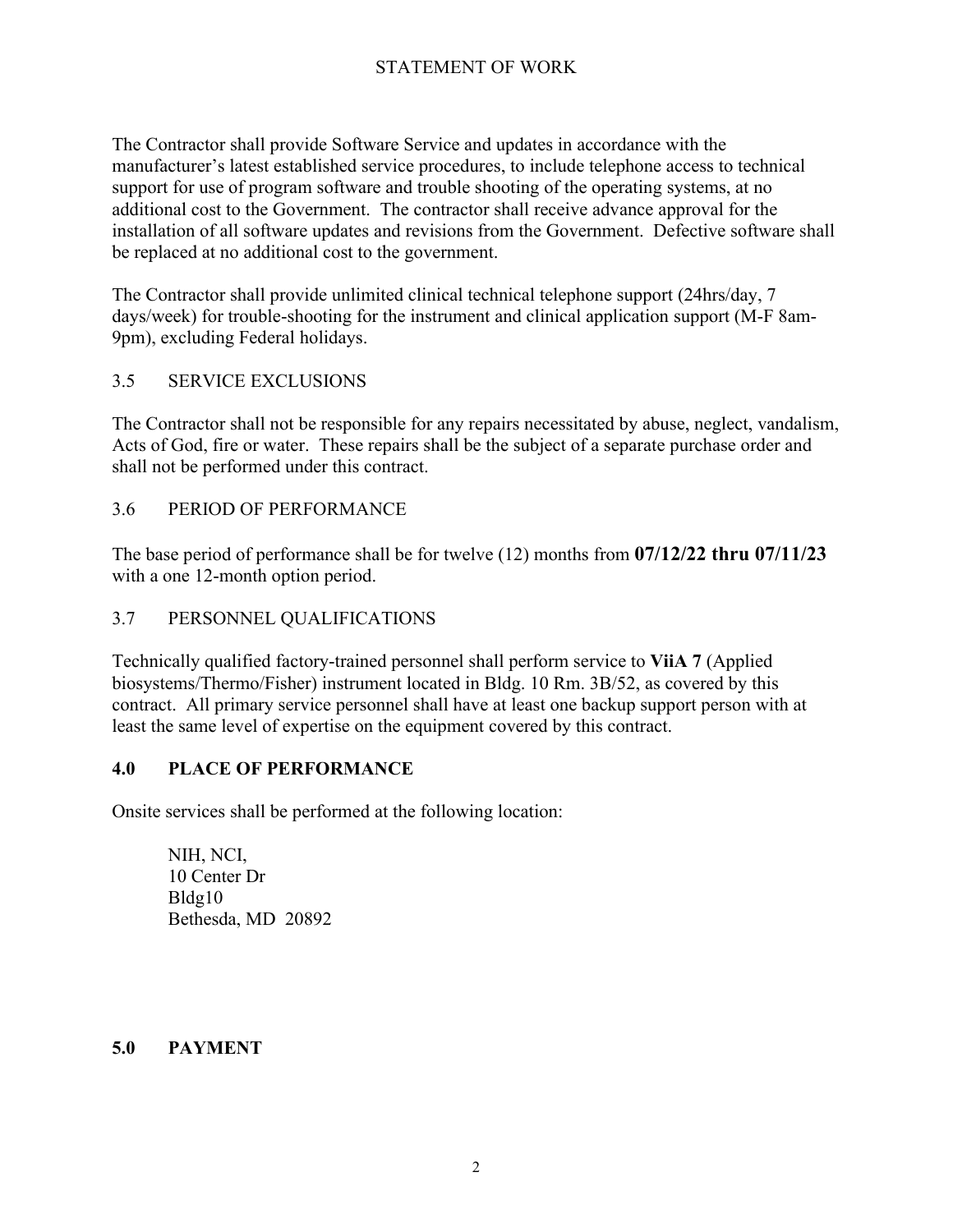Payment shall be made quarterly. Payment authorization requires submission and approval of invoices to the COR and NIH OFM, in accordance with the payment provisions listed below:

The following clause is applicable to all Purchase Orders, Task or Delivery Orders, and Blanket Purchase Agreement (BPA) Calls: PROMPT PAYMENT (JUL 2013) FAR 52.232-25*.* Highlights of this clause and NIH implementation requirements follow:

### I INVOICE REQUIREMENTS

- A. An invoice is the Contractor's bill or written request for payment under the contract for supplies delivered or services performed. A proper invoice is an "Original" which must include the items listed in subdivisions 1 through 12, below, in addition to the requirements of FAR 32.9. If the invoice does not comply with these requirements, the Contractor will be notified of the defect within 7 days after the date the designated billing office received the invoice (3 days for meat, meat food products, or fish, and 5 days for perishable agricultural commodities, dairy products, edible fats or oils) with a statement of the reasons why it is not a proper invoice. (See exceptions under II., below.) Untimely notification will be taken into account in the computation of any interest penalty owed the Contractor.
	- 1. Vendor/Contractor: Name, Address, Point of Contact for the invoice (Name, title, telephone number, e-mail and mailing address of point of contact).
	- 2. Remit-to address (Name and complete mailing address to send payment).
	- 3. Remittance name must match exactly with name on original order/contract. If the Remittance name differs from the Legal Business Name, then both names must appear on the invoice.
	- 4. Invoice date.
	- 5. Unique invoice #s for all invoices per vendor regardless of site.
	- 6. NBS document number formats must be included for awards created in the NBS: Contract Number; Purchase Order Number; Task or Delivery Order Number and Source Award Number (e.g., Indefinite Delivery Contract number; General Services Administration number); or, BPA Call Number and BPA Parent Award Number.
	- 7. Data Universal Numbering System (DUNS) or DUNS + 4 as registered in the Central Contractor Registration (CCR).
	- 8. Federal Taxpayer Identification Number (TIN). In those exceptional cases where a contractor does not have a DUNS number or TIN, a Vendor Identification Number (VIN) must be referenced on the invoice. The VIN is the number that appears after the contractor's name on the face page of the award document.
	- 9. Identify that payment is to be made using a three-way match.
	- 10. Description of supplies/services that match the description on the award, by line billed.\*
	- 11. Freight or delivery charge must be billed as shown on the award. If it is included in the item price do not bill it separately. If identified in the award as a separate line item, it must be billed separately.
	- 12. Quantity, Unit of Measure, Unit Price, Extended Price of supplies delivered or services performed, as applicable, and that match the line items specified in the award.\*

\* NOTE: If your invoice must differ from the line items on the award, please contact the Contracting Officer before submitting the invoice. A modification to the order or contract may be needed before the invoice can be submitted and paid.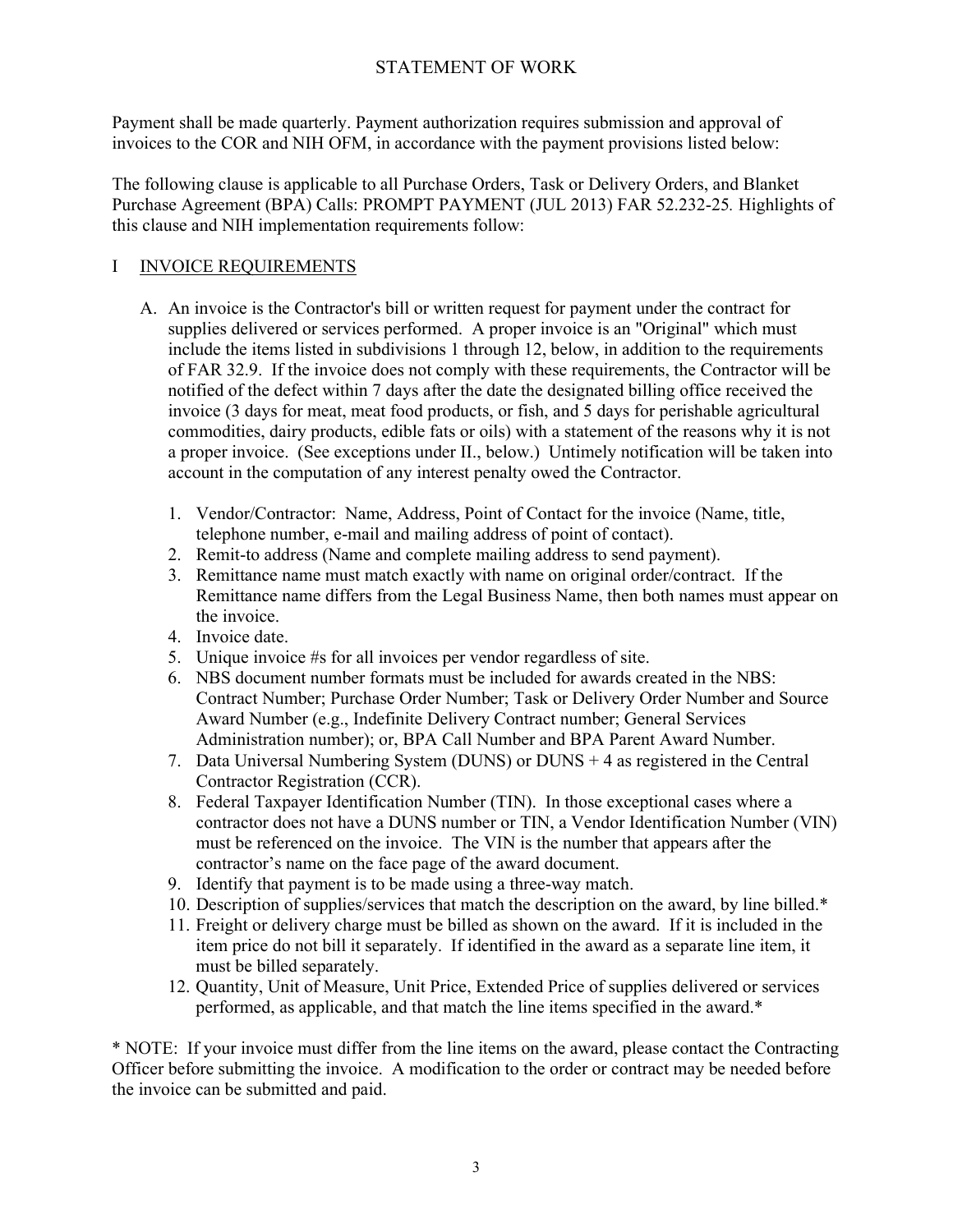- B. Shipping costs will be reimbursed only if authorized by the Contract/Purchase Order. If authorized, shipping costs must be itemized. Where shipping costs exceed \$100, the invoice must be supported by a bill of lading or a paid carrier's receipt.
- C. Mail an original and 1 copy of the itemized invoice to:

National Institutes of Health Office of Financial Management, Commercial Accounts 2115 East Jefferson Street, Room 4B-432, MSC 8500 Bethesda, MD 20892-8500

For inquiries regarding payment call: (301) 496-6088

In order to facilitate the prompt payment of invoices, it is recommended that the vendor submit a photocopy of the invoice to the "Consignee" designated for the acquisition in blocks 6A – 6E of the face page of the Order/Award document.

#### II. INVOICE PAYMENT

- A. Except as indicated in paragraph B., below, the due date for making invoice payments by the designated payment office shall be the later of the following two events:
	- 1. The 30th day after the designated billing office has received a proper invoice.
	- 2. The 30th day after Government acceptance of supplies delivered or services performed.
- B. The due date for making invoice payments for meat and meat food products, perishable agricultural commodities, dairy products, and edible fats or oils, shall be in accordance with the Prompt Payment Act, as amended.

#### III. INTEREST PENALTIES

- A. An interest penalty shall be paid automatically, if payment is not made by the due date and the conditions listed below are met, if applicable.
	- 1. A proper invoice was received by the designated billing office.
	- 2. A receiving report or other Government documentation authorizing payment was processed and there was no disagreement over quantity, quality, or contractor compliance with a term or condition.
	- 3. In the case of a final invoice for any balance of funds due the contractor for supplies delivered or services performed, the amount was not subject to further settlement actions between the Government and the Contractor.
- B. Determination of interest and penalties due will be made in accordance with the provisions of the Prompt Payment Act, as amended, the Contract Disputes Act, and regulations issued by the Office of Management and Budget.
- IV. PROVIDING ACCELERATED PAYMENT TO SMALL BUSINESS SUBCONTRACTORS, FAR 52.232-40 (DEC 2013)